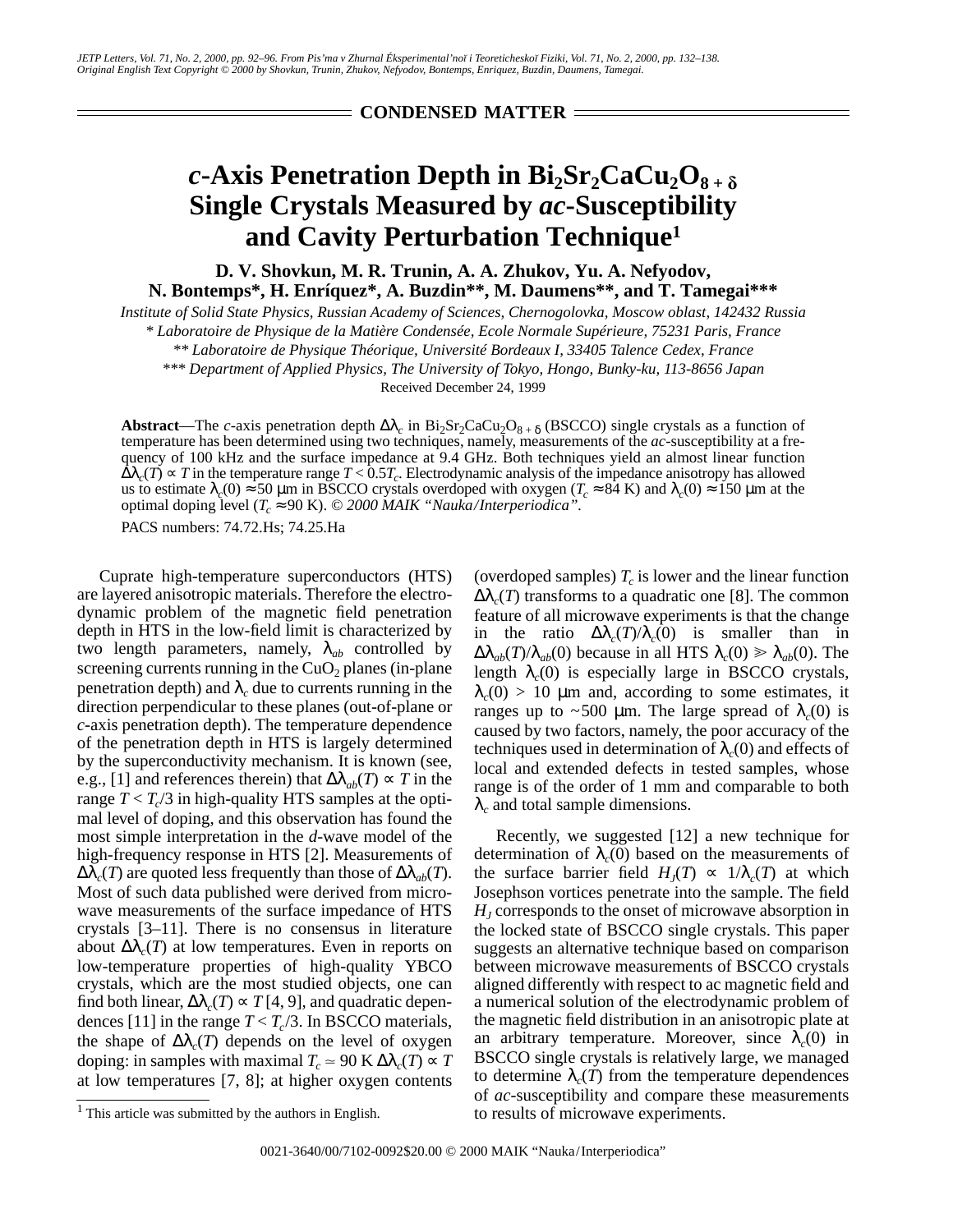Single crystals of BSCCO were grown by the floating-zone method [13] and shaped as rectangular platelets. This paper presents measurements of two BSCCO samples with various levels of oxygen doping. The first sample (#1), characterized by a higher critical temperature,  $T_c \approx 90$  K (optimally doped), has dimensions  $a \times b \times c \approx 1.5 \times 1.5 \times 0.1$  mm<sup>3</sup> ( $a \approx b$ ). The second (#2,  $a \times b \times c \approx 0.8 \times 1.8 \times 0.03$  mm<sup>3</sup>) is slightly overdoped  $(T_c \approx 84 \text{ K}).$ 

When measuring the *ac*-susceptibility  $\chi = \chi' - i\chi''$ , we placed a sample inside one of two identical induction coils. The coils were connected to one another, and the out-of-phase and in-phase components of the imbalance signal were measured at a frequency of  $10^5$  Hz. These components are proportional to the real and imaginary parts of the sample magnetic moment *M*, respectively:  $M = \chi vH_0$ , where v is the sample volume and  $H_0$  is the ac magnetic field amplitude, which was within 0.1 Oe in our experiments.

Figure 1 shows temperature dependences χ'(*T*)/|χ'(0)| in sample #1 for three different sample alignments with respect to the ac magnetic field: the transverse (T) orientation,  $\mathbf{H}_{\omega}$  || **c**, (the inset on the left of Fig. 1), when the screening current flows in the *ab*-plane (full circles); in the longitudinal (L) orientation,  $\mathbf{H}_{\omega}$ , (the inset on the right of Fig. 1,  $\mathbf{H}_{\omega} \perp \mathbf{c}$  is parallel to the *b*-edge of the crystal), when currents running in the directions of both  $CuO<sub>2</sub>$  planes and the *c*-axis are present (up triangles); in the L-orientation,  $H_{\omega} \perp c$ , whose difference from the previous configuration is that the sample is turned around the *c*-axis through 90° (down triangles). Figure 1 clearly shows that at  $T < T_c \chi_{ab}^{\dagger}(T)$  is notably smaller in the T-orientation than  $\chi'_{ab+c}(T)$  in the L-orientation (the subscripts of χ' denote the direction of the screening current). The coincidence of  $\chi_{ab+c}^{\prime}(T)$  curves at  $\mathbf{H}_{\omega} \perp \mathbf{c}$  and the small width of the superconducting transition at  $H_{\omega}$  || **c**  $(\Delta T_c < 1 \text{ K})$  indicate that the quality of tested sample #1 is fairly high. This is supported by precision measurements of surface impedance  $Z_s(T) = R_s(T) + iX_s(T)$  of sample #1 at frequency  $f = 9.4$  GHz in the T-orientation, which are plotted in Fig. 2. The measurement technique was described in detail elsewhere [1]. It applies to both surface impedance components  $R_s(T)$  and  $X_s(T)$ :

$$
R_s = \Gamma_s \Delta(1/Q), \quad X_s = -2\Gamma_s \delta f/f. \tag{1}
$$

Here,  $\Gamma_s = \omega \mu_0 \int_V H_\omega^2 dV / [\int_S H_s^2 dS]$  is the sample geometrical factor ( $\omega = 2\pi f$ ,  $\mu_0 = 4\pi \times 10^{-7}$  H/m, *V* is the volume of the cavity,  $H_{\omega}$  is the magnetic field generated in the cavity, S is the total sample surface area, and  $H<sub>s</sub>$  is the tangential component of the microwave magnetic field on the sample surface); ∆(1/*Q*) is the difference between the values 1/*Q* of the cavity with the sample inside and empty cavity; and δ*f* is the frequency shift relative to that



**Fig. 1.** Curves of the *ac*-susceptibility of sample #1 versus temperature in different orientation with respect to ac magnetic field:  $\mathbf{H}_{\omega} || \mathbf{c}$  (full circles);  $\mathbf{H}_{\omega} \perp \mathbf{c}$ ,  $\mathbf{H}_{\omega}$  is parallel to the *b*-edge of the crystal (up triangles);  $\mathbf{H}_{\omega} \perp \mathbf{\hat{c}}$ ,  $\mathbf{\hat{H}}_{\omega}$  is parallel to the *a*-edge of the crystal (down triangles). Left-hand inset: transverse (T) orientation,  $H_{\omega}$  || **c**, the arrows on the surfaces show directions of the screening current. Righthand inset: Longitudinal (L) orientation,  $\mathbf{\tilde{H}}_{\omega} \perp \mathbf{c}$ .

which would be measured for a sample with perfect screening, i.e., no penetration of the microwave fields. In the experiment, we measure the difference ∆*f*(*T*) between resonant frequency shifts with temperature of the loaded and empty cavity, which is equal to  $\Delta f(T) = \delta f(T) + f_0$ , where  $f_0$  is a constant.<sup>2</sup> The constant  $f_0$ includes both the perfect-conductor shift and the uncontrolled contribution caused by opening and closing the cavity. In HTS single crystals, the constant  $f_0$  can be directly derived from measurements of the surface impedance in the normal state; in particular, in the T-orientation,  $f_0$  can be derived from the condition that the real and imaginary parts of the impedance should be equal above  $T_c$  (normal skin-effect). In Fig. 2,  $R_s(T) = X_s(T)$  at  $T \geq T_c$ , and its temperature dependence is adequately described by the expression  $2R_s^2(T)/\omega\mu_0 = \rho(T) = \rho_0 +$ *bT* with  $\rho_0 \approx 13 \mu\Omega$  cm and  $b \approx 0.3 \mu\Omega$  cm/K. Given  $R_s(T_c) = \sqrt{\omega \mu_0 \rho(T_c)/2} \approx 0.12 \Omega$ , we obtain the resistivity  $p(T_c) \approx 40 \mu \Omega$  cm. The insets to Fig. 2 show  $R_s(T)$  and  $\lambda(T) = X_s(T)/\omega\mu_0$  for  $T < 0.7$   $T_c$  plotted on a linear scale. The extrapolation of the low-temperature sections of these curves to  $T = 0$  yields estimates of  $\lambda_{ab}(0) \approx 2600$  Å and the residual surface resistance  $R_{res} \approx 0.5$  *m* $\Omega$ .  $R_{res}$  is due to various defects in the surface layer of the superconductor and it is generally accepted that the lower the *Rres*, the better the sample quality. The above mentioned

JETP LETTERS Vol. 71 No. 2 2000

<sup>2</sup> We note that δ*f*(*T*) includes the frequency shift due to the sample thermal expansion, which is essential for  $T > 0.7T_c$  in the T-orientation [1].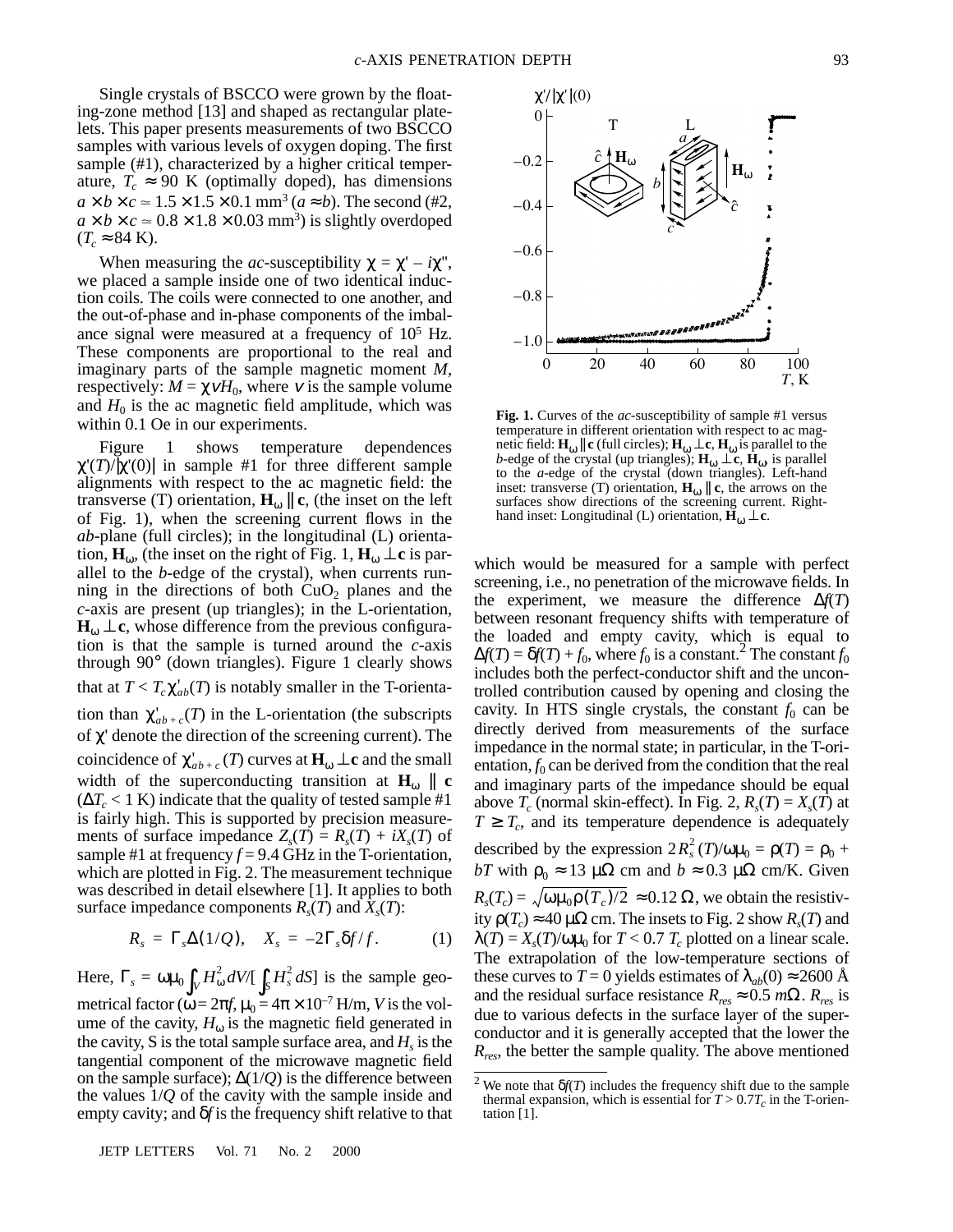

**Fig. 2.** Surface resistance  $R_s(T)$  and reactance  $X_s(T)$  in *ab*-plane (T-orientation) of sample #1 at 9.4 GHz. The insets show linear plots of  $\lambda(T)$  and  $R_s(T)$  at low temperatures.

parameters of sample #1 indicate that its quality is fairly high. In the T-orientation, linear functions  $R_s(T)$  and  $\Delta\lambda_{ab}(T)$  in the low-temperature range were previously observed in optimally doped BSCCO crystals at a frequency of about 10 GHz [7, 8, 14]. In the slightly overdoped sample #2 we also observed  $\Delta \lambda_{ab}(T)$ ,  $\Delta R_s(T) \approx T$ at low temperature, moreover, the measurement  $R_{res} \approx$  $120 \mu\Omega$  is, to the best of our knowledge, the lowest value ever obtained in BSCCO single crystals.

In both superconducting and normal states of HTS, the relation between electric field and current density is local:  $j = \hat{\sigma} E$ , where the conductivity  $\hat{\sigma}$  is a tensor characterized by components  $\sigma_{ab}$  and  $\sigma_c$ . In the normal state, ac field penetrates in the direction of the *c*-axis through the skin depth  $\delta_{ab} = \sqrt{2/\omega} \mu_0 \sigma_{ab}$  and in the CuO<sub>2</sub> plane through  $\delta_c = \sqrt{2/\omega \mu_0 \sigma_c}$ . In the superconducting state, all parameters  $\delta_{ab}$ ,  $\delta_c$ ,  $\sigma_{ab} = \sigma'_{ab} - i \sigma''_{ab}$ , and  $\sigma_c = \sigma_c' - i \sigma_c''$  are complex. In the temperature range  $T < T_c$ , if  $\sigma' \ll \sigma''$ , the field penetration depths are given by the formulas  $\lambda_{ab} = \sqrt{1/\omega \mu_0 \sigma_{ab}^2}$ ,  $\lambda_c =$  $1/ωμ₀σ<sub>c</sub><sup>''</sup>$ . In the close neighborhood of *T<sub>c</sub>*, if σ'  $\geq$  σ'', the decay of magnetic field in the superconductor is characterized by the functions  $\text{Re}(\delta_{ab})$  and  $\text{Re}(\delta_c)$ , which turn to  $\delta_{ab}$  and  $\delta_c$ , respectively, at  $T \geq T_c$ .

In the L-orientation of BSCCO single crystals at  $T < 0.9T_c$ , the penetration depth is smaller than characteristic sample dimensions. If we neglect the anisotropy in the *ab*-plane and the contribution from *ac*-faces (see the inset to Fig. 1), which is a factor  $\sim c/b$  smaller than that of the *ab*-surfaces, the effective impedance  $Z_s^{ab+c}$ 

in the L-orientation can be expressed in terms of  $Z_s^{ab}$  and  $Z_s^c$  averaged over the surface area [1, 5] (the superscripts of *Zs* denote the direction of the screening current). Thus, given measurements of  $\Delta\lambda_{ab}(T) = \Delta X_s^{ab}(T)/\omega\mu_0$  in the T-orientation and of the effective value  $\Delta \lambda_{ab+c}(T)$  =  $\Delta X_s^{ab+c}$  (*T*)/ω $\mu_0$  in the L-orientation, we obtain

$$
\Delta\lambda_c = [(a+c)\Delta\lambda_{ab+c} - a\Delta\lambda_{ab}]/c. \tag{2}
$$

This technique for determination of  $\Delta\lambda_c(T)$  was used in microwave experiments [3–9] at low temperatures,  $T < T_c$ . Even so, this cannot be applied to the range of higher temperatures because the size effect plays an important role. Really, at  $T > 0.9T_c$  the lengths  $\lambda_c$  and  $\delta_c$ are comparable to the sample dimensions. In order to analyze our measurements in both superconducting and normal states of BSCCO, we used formulas [15] for field distributions in an anisotropic long strip ( $b \ge a$ , *c*) in the L-orientation. These formulas neglect the effect of *ac*-faces of the crystal, but take account of the size effect. In addition, in a sample shaped as a long strip, there is a simple relation between its surface impedance components and *ac*-susceptibility, which is expressed in terms of parameter  $\mu$  introduced in [15]:

$$
\Delta(1/Q) - 2i\delta f/f = i\gamma \mu v/V, \quad \chi = -1 + \mu, \quad (3)
$$

where  $\gamma = V H_0^2 / \left[ \int_V H_\omega^2 dV \right] = 10.6$  is a constant characterizing our cavity [1]. At an arbitrary temperature, the complex parameter  $\mu = \mu' - i\mu''$  is controlled by the components  $\sigma_{ab}(T)$  and  $\sigma_c(T)$  of the conductivity tensor:

$$
\mu = \frac{8}{\pi^2} \sum_{n} \frac{1}{n^2} \left\{ \frac{\tan(\alpha_n)}{\alpha_n} + \frac{\tan(\beta_n)}{\beta_n} \right\},\tag{4}
$$

where the sum is performed over odd integers  $n > 0$ , and

$$
\alpha_n^2 = -\frac{a^2}{\delta_c^2} \left( \frac{i}{2} + \frac{\pi^2 \delta_{ab}^2}{4} n^2 \right),
$$
  

$$
\beta_n^2 = -\frac{c^2}{\delta_{ab}^2} \left( \frac{i}{2} + \frac{\pi^2 \delta_c^2}{4} n^2 \right).
$$

In the superconducting state at  $T < 0.9T_c$  we find that  $\lambda_{ab} \ll c$  and  $\lambda_c \ll a$ . In this case, we derive from (4) a simple expression for the real part of  $\mu$ :

$$
\mu' = 1 + \chi' = \frac{2\lambda_c}{a} + \frac{2\lambda_{ab}}{c}.
$$
 (5)

One can easily check up in the range of low temperatures, the change in  $\Delta\lambda_c(T)$  prescribed by (5) is identical to (2). Figure 3 shows measurements of  $\Delta\lambda_c(T)$  in sample

JETP LETTERS Vol. 71 No. 2 2000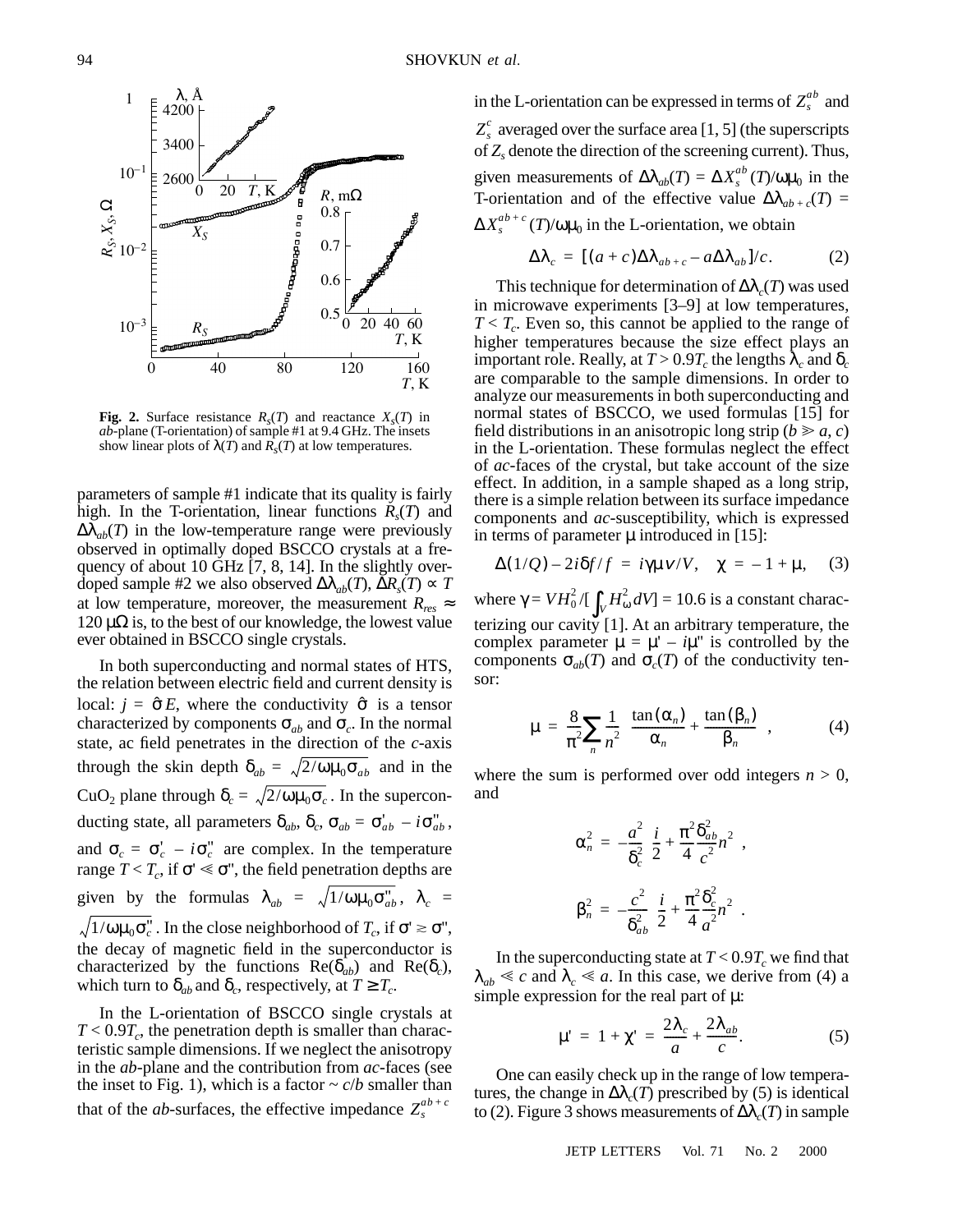

**Fig. 3.** Temperature dependences ∆λ*c* in samples #1 (circles) and #2 (squares) at  $T < 0.9 T_c$ . Open symbols plot lowfrequency measurements, full symbols show microwave data. The inset shows low temperature sections of the  $\Delta\lambda_c$  curves in sample #1.

#1 (circles) and sample #2 (squares) at  $T < 0.9T_c$ . The open symbols plot low-frequency measurements obtained in accordance with (5), the full symbols plot microwave measurements processed by (2). Agreement between measurements of sample #2 (lower curve) is fairly good, but in fitting together experimental data from sample #1 (upper curve) we had to divide by a factor of 1.8 all  $\Delta\lambda_c(T)$  derived from measurements of *ac*-susceptibility using (5). The cause of the difference between  $\Delta\lambda_c(T)$  measured in sample #1 at different frequencies is not quite clear. We rule out a systematic experimental error that could be caused by misalignment of the sample with respect to the ac magnetic field because the curves of  $\Delta\lambda_c(T)$  were accurately reproduced when square sample #1 was turned through an angle of 90° in the L-orientation. It seems more plausible that (2) and (5), which neglect the contribution of *ac*-faces, yield inaccurate results concerning sample #1: its *ac*-faces, which have a notable area (sample #1 is thick), can lose a lot of defects (for example hose of the capacitive type), and the latter can affect the character of field penetration as a function of frequency.

The curves of  $\Delta\lambda_c(T)$  at  $T < 0.5$   $T_c$  plotted in Fig. 3 are almost linear  $\Delta \lambda_c(T) \propto T$ . The inset to Fig. 3 shows the low-temperature section of the curve of  $\Delta\lambda_c(T)$  in sample #1. Its slope is  $0.3 \mu m/K$  and equals that from [8]. Note also that changes in  $\Delta\lambda_c(T)$  are smaller in the oxygen-overdoped sample #2 than in sample #1.

We can estimate  $\lambda_c(0)$  by substituting in (1)  $\delta f(0)$ obtained by comparing  $\Delta(1/Q)$  and  $\Delta f = \delta f - f_0$  measurements taken in the T- and L-orientations to numerical calculations by (3) and (4), which take into account the

JETP LETTERS Vol. 71 No. 2 2000



**Fig. 4.** Temperature dependences of ∆(1/*Q*) (open squares) and –2∆*f*/*f* (open circles) in the L-orientation of sample #1 at  $T > T_c$ . Solid line shows the function  $-2\delta f(T)/f$  deriving from (3). Left-hand inset: ∆(1/*Q*) and –2∆*f*/*f* as functions of temperature in the neighborhood of  $T_c$ . Right-hand inset:  $\rho_c(T)$  in sample #1 (triangles).

size effect in the high-frequency response of an anisotropic crystal. The procedure of comparison for sample #1 is illustrated by Fig. 4. Unlike the case of the T-orientation, the measured temperature dependence of ∆(1/*Q*) in the L-orientation deviates from (–2∆*f*/*f*) owing to the size effect. Using the measurements of  $R_s = \sqrt{\omega \mu_0/2 \sigma_{ab}}$  at  $T > T_c$  in the T-orientation (Fig. 2) for determination of  $\sigma_{ab}(T)$ , alongside the data on  $\Delta(1/Q)$  in the L-orientation (open squares in Fig. 4), from (3) and (4) we obtain the curve of  $\rho_c(T) = 1/\sigma_c(T)$ shown in the right-hand inset to Fig. 4. Further, using the functions  $\sigma_c(T)$  and  $\sigma_{ab}(T)$ , we calculate  $(-2\delta f/f)$ versus temperature for  $T > T_c$ , which is plotted by the solid line in Fig. 4. This line is approximately parallel to the experimental curve of –2∆*f*/*f* in the L-orientation (open circles in Fig. 4). The difference  $-2(\delta f - \Delta f)/f$ yields the additive constant  $f_0$ . Given  $f_0$  and  $\Delta f(T)$  measured in the range  $T < T_c$ , we also obtain  $\delta f(T)$  in the superconducting state in the L-orientation. As a result, with due account of  $\lambda_{ab}(T)$  (the inset to Fig. 2), we derive from (3) and (5)  $\lambda_c(0)$ , which equals approximately 150  $\mu$ m in sample #1. A similar procedure performed with sample #2 yields  $\lambda_c(0) \approx 50 \,\mu$ m, which is in agreement with our measurements of overdoped BSCCO obtained using a different technique [12]. We also estimated  $\lambda_c(0)$  on the base of absolute measure-

ments of the susceptibility  $\chi_c'(0)$  from (5), and we obtained  $\lambda_c(0) \approx 210 \,\mu\text{m}$  for sample #1 and  $\lambda_c(0) \approx 70 \,\mu\text{m}$ for sample #2. These results are in reasonable agreement with our microwave measurements if we take into